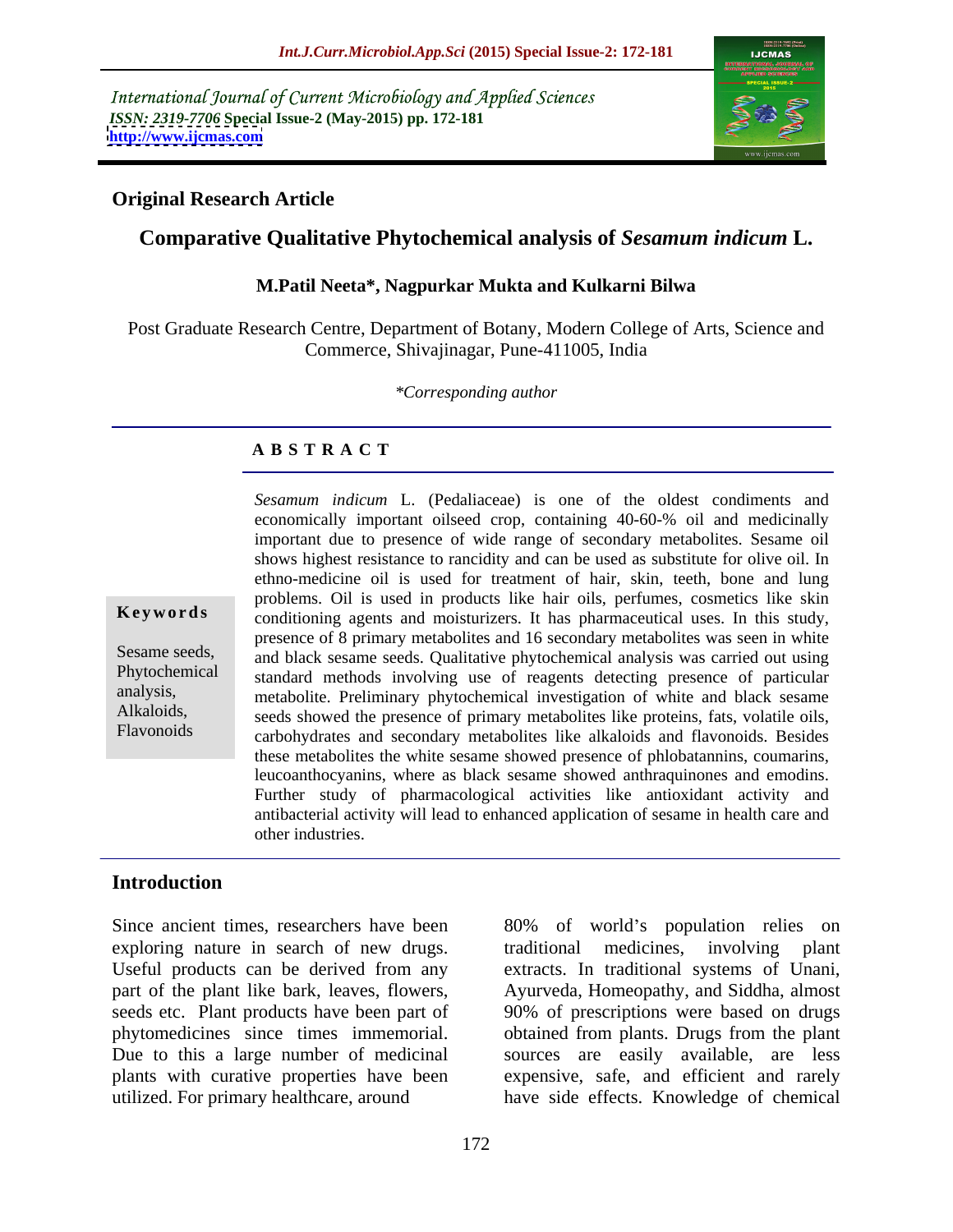constituents of the secondary metabolities in ranks ninth among the top thirteen oilseed medicinal plants found in India needs to be done as they are responsible for the

probably be unavailable in a synthetic chemical laboratory. Plants have developed defences such as chemical defenses over Sesame seeds contain many threats such as UV radiations, reactive flavonoids, phenolic acids, alkaloids, biologically active. There is a demand for manganese, copper, zinc, phosphorus. other areas. However, safety, efficacy and the pharmacological activities like other properties of such compounds need to be thoroughly tested. This would ensure antidiabetic, the product quality control (Alphonso and

The present study deals with one such al., 2010). Compounds such as of oil, which makes it an economically present in black and white sesame seeds.important oil crop (Hasan, 2013). Sesame

plants is desirable because such information crops which make up 90% of the world, in will be of value for the synthesis of complex production of edible oil (Saha *et al.*, 2014). chemical substances. A complete and Sesame oil is important in nutritional, detailed study of secondary metabolites of medicinal and industrial uses. In European done as they are responsible for the oil (Anilkumar *et al.,*2010).Industrial use medicinal activity of plants (Savithramma *et*  of sesame is in products like perfumes, *al.,* 2011) cosmetics, hair oils, soaps etc. Sesame oil Plants may be regarded as vast libraries of oleaginous vehicle for drugs, solvent for small molecules, secondary metabolites, intramuscular injections etc. (Anilkumar *et*  organic compounds which have considerable *al.,* 2010). It is an important part of structural diversity which would otherwise Ayurvedic, Chinese and Tibetian traditional countries it is used as a substitute for olive has many pharmaceutical uses like medicinal systems (Reshma *et al.,* 2012).

millions of years against environmental phytochemically important compounds like oxygen species and microbial attacks. tannins, saponins, steroids, terpenoids and Therefore, phytochemicals are less toxic and minerals like calcium, iron, magnesium, plant drugs throughout the world. They are Sesame has compounds like sesamin, widely used in human therapy, veterinary, sesaminol, gamma tocopherol, cephalin and agriculture, scientific research and countless lecithin. These compounds impart many of reliability and repeatability of antitumor, antiulcer, antiinflammatory and pharmacological and clinical research to analgesic to sesame (Anilkumar *et al.,* understand their bioactivity and to enhance 2010). In ethnomedicine sesame oil is used Saraf, 2012) It is also used to treat teeth, bone and lung medicinal plant which is more prominently hydroxysesamine (Hasan *et al.,* 2001) used as an oil crop. *Sesamum indicum* L. anthrasesamones A, B, C (Furumoto *et al.,* belongs to Pedaliaceae family (Hasan *et al.,* 2003), D and E (Furumoto *et al.,* 2006) are 2013). It is one of the oldest and world's present in the roots of *Sesamum indicum*. most important oil seed crop. It is cultivated Aqueous extract of leaves has shown in tropics and temperate zones throughout presence of phenolic group consisting the world. The largest commercial producers compounds such as sesamol and sesamin of sesame are India, China and Mexico (Shittu *et al.,* 2007). The present study deals (Morris, 2002). Sesame seeds have 40-60% with comparison of secondary metabolites Sesame seeds contain many flavonoids, phenolic acids, alkaloids, manganese, copper, zinc, the pharmacological activities like antioxidant, antibacterial, cardio tonic, hypocholesterolemic, in hair oils and to treat other skin problems. problems (Patil *et al.,* 2008; Anilkumar *et al.,* 2010). Compounds such as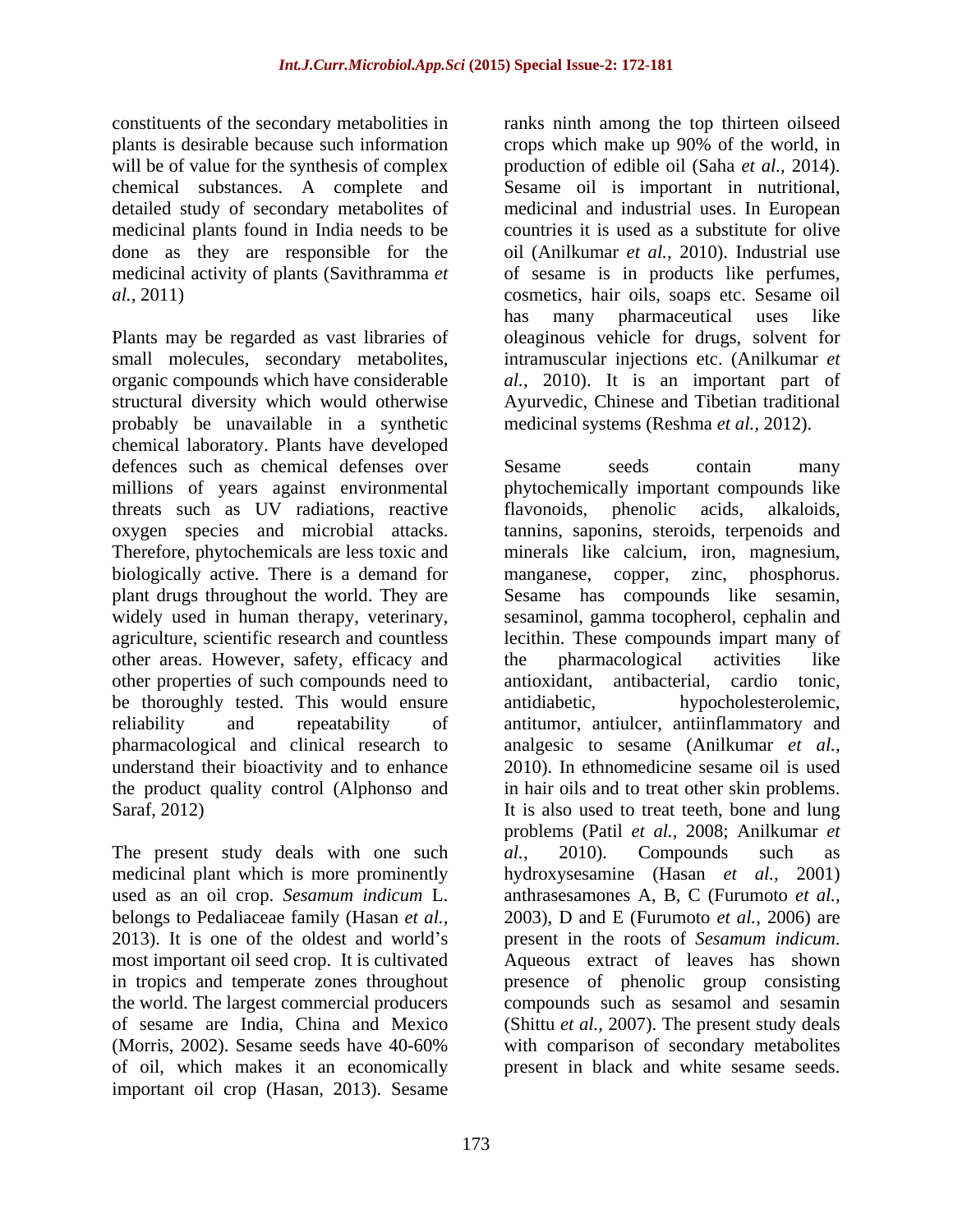The study mainly deals with detailed study Tests for proteins of total alkaloids and flavonoids.

**a.** Qualitative estimation of secondary proteins. metabolites in white and black sesame

White and black sesame seeds; local<br>varieties were procured from local market **Tests for fats/fixed oils** varieties, were procured from local market of Pune.

Method of extraction - 10 gm seeds of each of the selected varieties were finely<br>nowdered and soaked for 24 hrs minimum in ii. To the test solution 90% alcohol was powdered and soaked for 24 hrs minimum in 50 ml of Methanol, Chloroform and distilled water each. Next day, all the extracts were filtered using vacuum pump through Whatmann filter paper no. 1 (70 mm). Methanol and Chloroform residues were taken to dryness and then the residues were extra<br>dissolved in 2N HCl Alongside: the filtered oils. dissolved in 2N HCl. Alongside; the filtered methanol and water extracts were stored for

performed as per standard methods. The tests are as per the following table.

**Test for Starch** – To the test solution iodine<br>solution was added Development of blue 5% FeCl<sub>3</sub> was added and the solution was solution was added. Development of blue colour indicates presence of starch.

### **Tests for Mucilage**

- i. To the test solution iodine solution and few drops of conc.  $H_2$  SO<sub>4</sub> were added. Development of violet colour indicates rep ppt<br>presence of mucilage sugars. presence of mucilage.
- ii. Black and white sesame seeds were **Tests for alkaloids** soaked in cold water overnight.<br>Swelling of seeds indicates presence of i. Swelling of seeds indicates presence of

### **Tests for proteins**

- **Material and Method** CuSO<sub>4</sub> were added. Development of i. To the test solution 40% NaOH and 2% violet colour indicates presence of proteins.
- varieties-<br>
added. Formation of white ppt indicated ii. To the test solution conc.  $H_2SO_4$  was presence of proteins.

### **Tests for fats/ fixed oils**

- i. To the test solution chloroform was added. Solubility of the sample is an indicator of presence of fats.
- ii. To the test solution 90% alcohol was added. Insolubility of the extract is an indicator of presence of fats.

**Test for volatile oils**- To the test solution 90% of alcohol was added. Solubility of the extract is an indicator of presence of volatile oils.

further use. Test **for carbohydrates** - To the test Qualitative phytochemical tests were conc.  $H_2SO_4$  was added from sides. solution Molisch Reagent was added and conc.  $H_2SO_4$  was added from sides. Formation of a purple ring at the junction indicates the presence of carbohydrates.

> **Test for amino acids**- To the test solution 5% FeCl<sub>3</sub> was added and the solution was boiled. Formation of purple/ bluish colour indicates presence of amino acids.

**Test for reducing sugars**- To the test solution Fehling's Reagent was added and the extract was boiled. Formation of brick rep ppt indicates the presence of reducing sugars.

### **Tests for alkaloids**

mucilage. was added. Formation of reddish brown To the test solution Wagner's Reagent ppt indicates presence of alkaloids.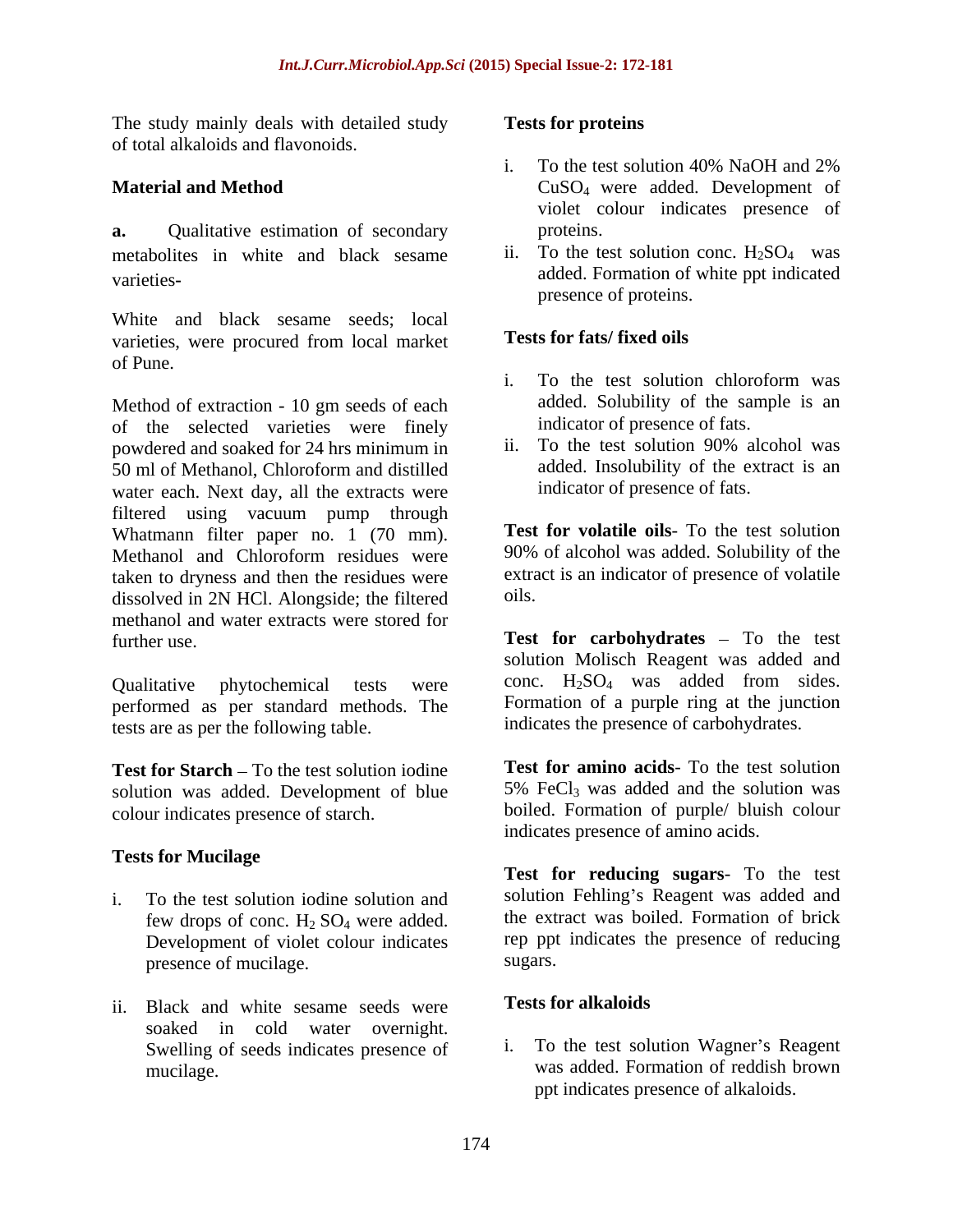- ii. To the test solution iodine solution was red colour in lower layer indicates added. Development of brownish ppt indicates presence of alkaloids.
- iii. To the test solution Mayer's Reagent was added. Formation of creamish
- iv. Hager's test was performed on the test
- v. To the test solution Dragendorff's red/brown ppt indicates presence of

- i. To the test solution 5%  $FeCl<sub>3</sub>$  was indicates presence of flavonoids. added. Formation of bluish black/ green
- ii. To the test solution 1% lead acetate was added. Development of yellow ppt

- i. Salkowski test was performed on the test solution by adding chloroform and
- ii. To the test solution  $H_2SO_4$  and ethanol
- iii. To the test solution  $H_2SO_4$  and chloroform were added. Formation of chloroform were added. Formation of

presence of steroids.

### **Tests for flavonoids**

- yellow ppt indicates presence of HCl and a few Mg turnings were added. alkaloids. Development of pink colour indicates To the test solution chloroform, conc. presence of flavonoids.
- solution. Picric acid was added to the ii. To the test solution increasing amount of test solution. Formation of yellow ppt 2N NaOH was added. Development of indicates presence of alkaloids. yellow colour that disappears on adding an acid indicates presence of flavonoids.
- reagent was added. Development of iii. To the test solution NaOH and HCl were alkaloids. colour indicates presence of flavonoids. added. Formation of yellow/ orange
- **Tests for tanning** Tests for tanning the second vector of the test solution 1% lead acetate was iv. To the test solution 1% lead acetate was added. Development of white ppt indicates presence of flavonoids.
	- ppt indicates presence of tannins.  $v.$  To the test solution conc.  $H_2SO_4$  was added. Formation of orange colour indicates presence of flavonoids.

indicates presence of tannins. Tests for **saponins** – The test solution was **Tests for steroids** indicates presence of saponins. shaken vigorously and the boiled. Frothing

### **Tests for anthraquinones**

- conc.  $H_2SO_4$ . Development of red<br>colour after adding chloroform and<br>ded; this solution was shaken and then colour after adding chloroform and greenish yellow fluorescence after filtered. 10% ammonia was added to this adding conc. H<sub>2</sub>SO<sub>4</sub> indicates presence filtrate. Formation of red or pinkish of steroids. colour in ammonia layer indicates i. To the test solution chloroform was added; this solution was shaken and then presence of anthraquinones.
- were added. Development of ii. To the test solution benzene and 10% violet/blue/green colour indicates ammonia was added. Development of presence of steroids. pink/red/violet colour indicates presence ii. To the test solution benzene and 10% of anthraquinones.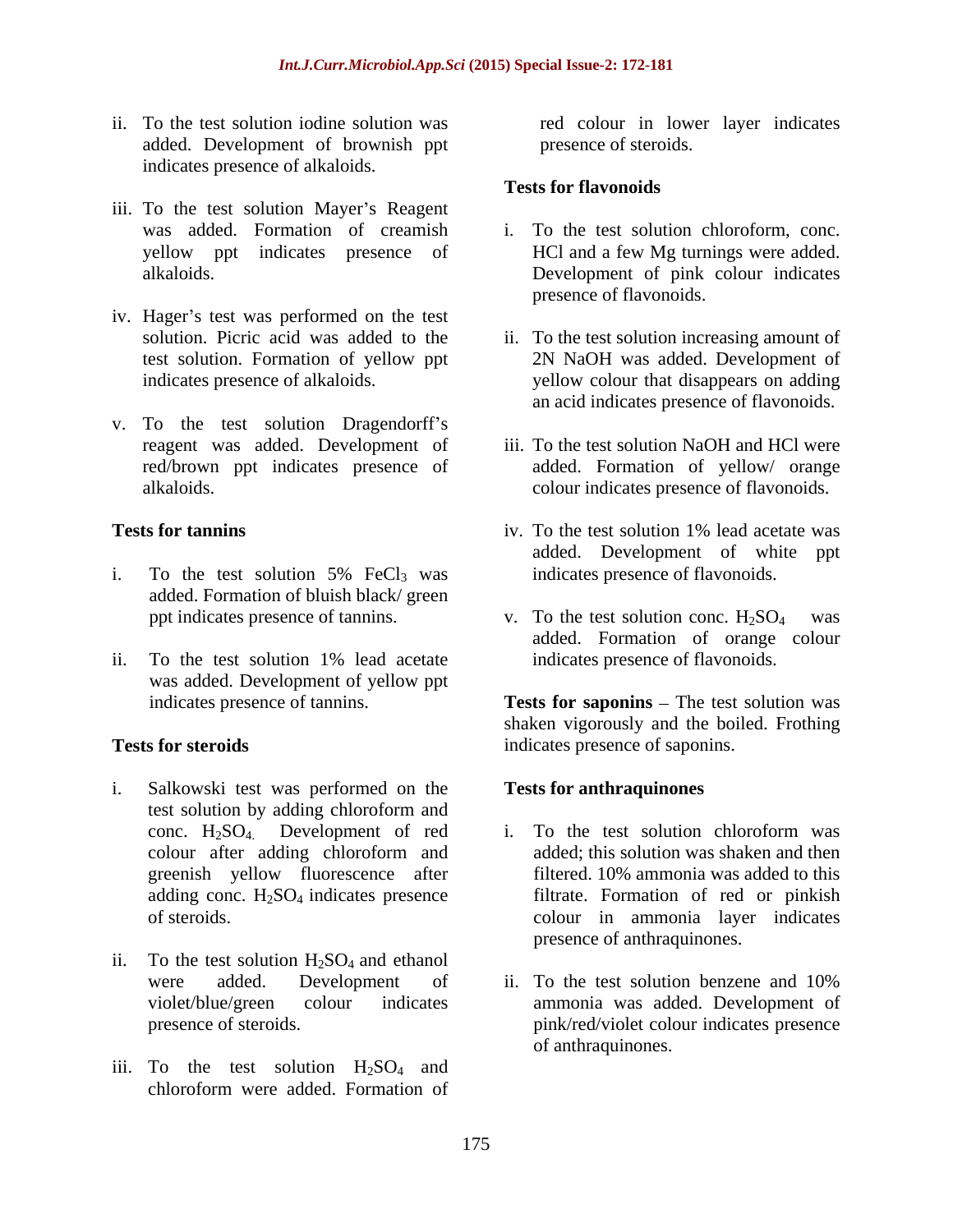**Test for phlobatannin** – To the test green colour indicates presence of solution HCl was added and the solution glycosides. was then boiled. Formation of red ppt indicates presence of phlobatannins. Tests for phenols

- presence of anthocyanins. The phenols phenols.
- ii. To the test solution 2M NaOH was Development of deep blue/ black colour added. Formation of blue green colour indicates presence of anthocyanins.

**Test for coumarins**  $-$  To the test solution

**Test for terpenoids** – To the test solution conc.  $H_2SO_4$  and chloroform were added. **Tests for resins** Development of yellow colour in lower layer indicates presence of terpenoids.

- i. To the test solution conc.  $H_2SO_4$  and chloroform were added. Formation of brown ring at the junction indicates presence of cardiac glycosides.
- ii. To the test solution chloroform and by non spectrophotometric method acetic acid were added. Formation of presence of cardiac glycosides.

Development of red colour indicates

**Test for glycosides** – To the test solution

green colour indicates presence of glycosides.

### **Tests for phenols**

- **Tests for anthocyanins** i. To the test solution Na nitrite was added i. To the test solution HCl and then  $10\%$   $H_2SO_4$  and excess dilute NaOH were ammonia were added. Development of added to it. Development of red/ green/ pinkish red/ bluish violet colour indicates blue colour indicates presence of and the solution was boiled. Dilute H2SO4 and excess dilute NaOH were phenols.
	- ii. To the test solution  $1\%$  FeCl<sub>3</sub> was added. Development of deep blue/ black colour indicates presence of phenols.

### **Test for leucoanthocyanin**

10% NaOH was added. Development of To the test solution isoamyl alcohol was yellow colour indicates presence of added. Formation of red colour in organic coumarins. The coumarins coumarins coumarins. layer indicates presence of leucoanthocyanins.

### **Tests for resins**

- layer indicates presence of terpenoids. i. To the test solution acetone water was **Tests for cardiac glycosides** indicator of presence of resins. added. Development of turbidity is the
	- chloroform were added. Formation of added. Development of dark blue colour ii. To the test solution Cu in acetic acid was is the indicator of presence of resins.

**b.** Quantitative estimation of alkaloids by non – spectrophotometric method

violet/ blue/ green colour indicates **Material:** Black and white sesame seeds were collected from local market.

**Test for emodins** - To the test solution **Method:** 2 gms each of powdered seed benzene and 10% ammonia was added. Samples were taken in bumper tubes. 10 ml presence of emodins. each tube. Extracts were put on shaker for acetic acid was added, cooled and then new tube. Its volume was reduced to quarter dilute  $H_2SO_4$  was added. Formation of bluish of the original volume on a hot water bath at of 10% acetic acid in ethanol was added in 24 hours at 110 rpm,  $30^{\circ}$ C. The upper layer  $\rm ^{o}C$ . The upper layer from each bumper tube was transferred to a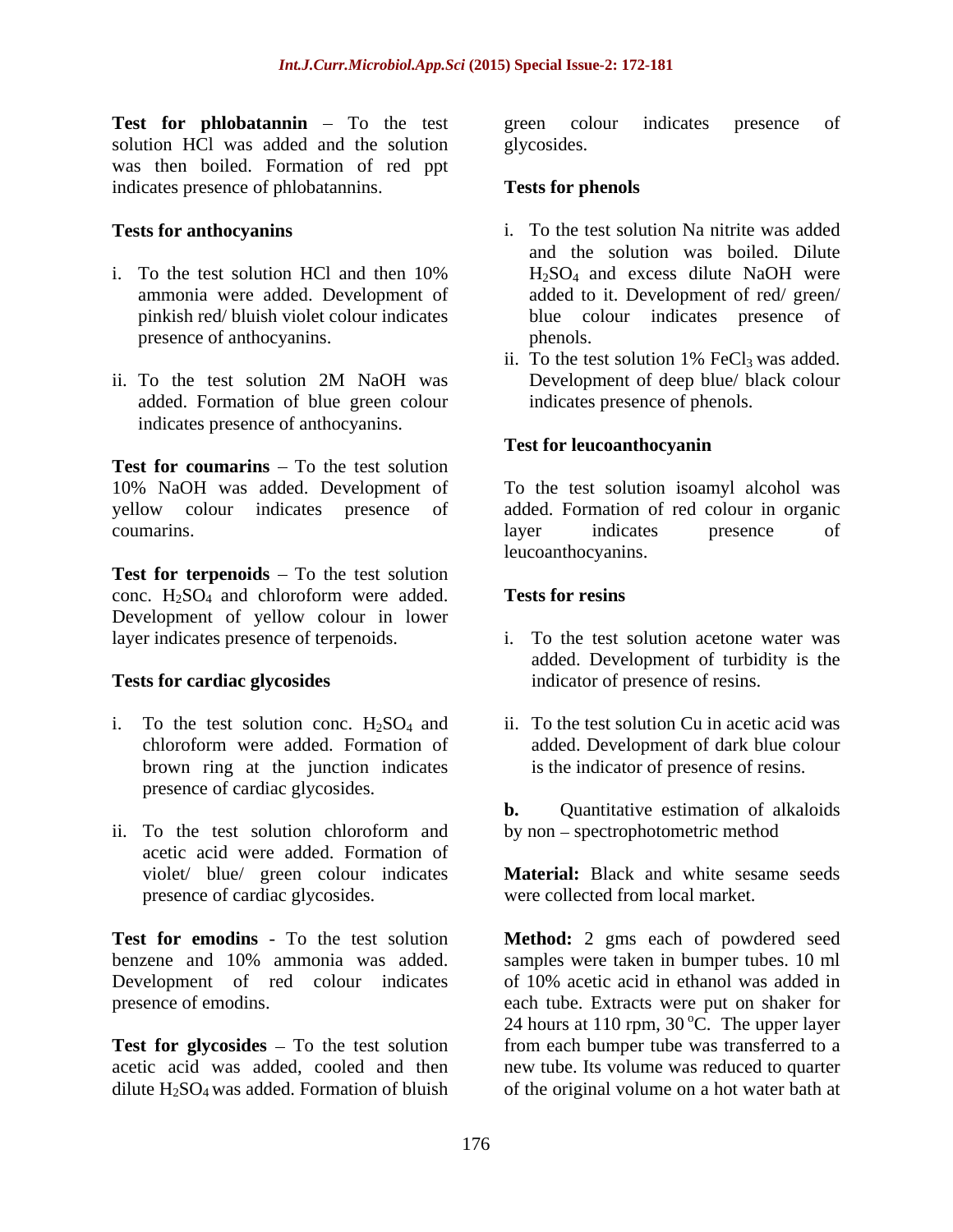70°C. These reduced extracts were will be good for the management of transferred to pre-weighed 2 ml Eppendorff tubes. Liquor ammonia was added drop wise because flavonoids and phenols are washed with 1% liquor ammonia. Again, a short spin was given and the supernatant was discarded. The tubes were weighed along with the pellet. The weight of the pellet was thus calculated (Sani *et al.,* 2013;

Alkaloids are present in beniseeds and absent in oil (Njoku *et al.,* 2010) Sesame (Mbaebie *et al.,* 2010). Alkaloids are present Alkaloids have been used as central nervous et al., 2014). Anthocyanins and ophthalmology, powerful pain relievers, anti-puretic action, among other uses. This indicates that the white *Sesamum indicum* seed oil can be used as a component of antibacterial, antiviral, antifungal and other topical or systemic pain relievers (Sani *et*  biological activities. They are also used in *al.,* 2013) Alkaloids are present in aqueous field of dyestuff, papermaking, medicines, and ethonalic extracts of seeds of sesame. agriculture related chemicals, etc. (Alphonso (Sireesha *et al.,* 2013)*.* Alkaloids are *et al.,* 2012). Anthraquinones are present in present in khali of black sesame (Yadav *et al.,* 2014). Anthraquinones are absent in khali of black

Flavonoids are absent in beniseeds and oil. of flavonoids is  $59.20 \pm 0.15$  mg/g. The presence of flavonoids indicates that the oil

to the extracts till white precipitate formed. biological antioxidants. The presence of A short spin was given to the extracts, flavonoids in *Sesamum indicum* seed oil supernatant was discarded and the pellet was accounts for its antioxidant property. The was discarded. The tubes were weighed inhibiting the replication of human colon Harborne, 2008) contributing to the total antioxidant defense Total alkaloids content was calculated as *Sesamum indicum* seed oil has high stability follows: due to the presence of high levels of these Total alkaloids = Weight of residue Flavonoids are present in aqueous and Weight of sample ethonalic extracts of seeds of sesame. cardiovascular diseases and oxidative stress because flavonoids and phenols are presence of flavonoids in *Sesamum indicum* seed oil also accounts for its use in cancer cells. Flavonoids also provide protection against these diseases by system of the human body. The natural natural antioxidants (Sani *et al.,* 2013) (Sireesha *et al.,* 2013)

seeds contain 6.28 + 4.19 % alkaloids (Sani *et al.*, 2013) Phlobatannins are absent in brown seed oil (Warra *et al.,* 2012).The 2014). Coumarins are present in khali of second most abundant phytochemical in the black sesame. Coumarins enhance immune *Sesamum indicum* seed oil is alkaloid with a system by increasing body strength and so concentration of  $132.80\pm0.15$  mg/g. are valuable as dietary suppliments (Yadav system stimulants, topical anesthetics in leucoanthocyanins are absent in khali of Phlobatannins are absent in white sesame oil (Sani *et al.,* 2013) Phlobatannins are absent in khali of black sesame (Yadav *et al., et al.,* 2014). Anthocyanins and black sesame (Yadav *et al.,* 2014).

> Anthraquinone derivatives have white sesame oil (Sani *et al.,* 2013) sesame (Yadav *et al.,* 2014).

(Njoku *et al.,* 2010) Sesame seeds contain Preliminary phytochemical testing of white 16.12 + 10.7 % flavonoids (Mbaebie *et al.,* and black sesame seeds showed the presence 2010) Flavonoids are present in brown seed of primary metabolites such as proteins, fats, oil (Warra *et al.*, 2012). The concentration volatile oils, carbohydrates and secondary metabolites.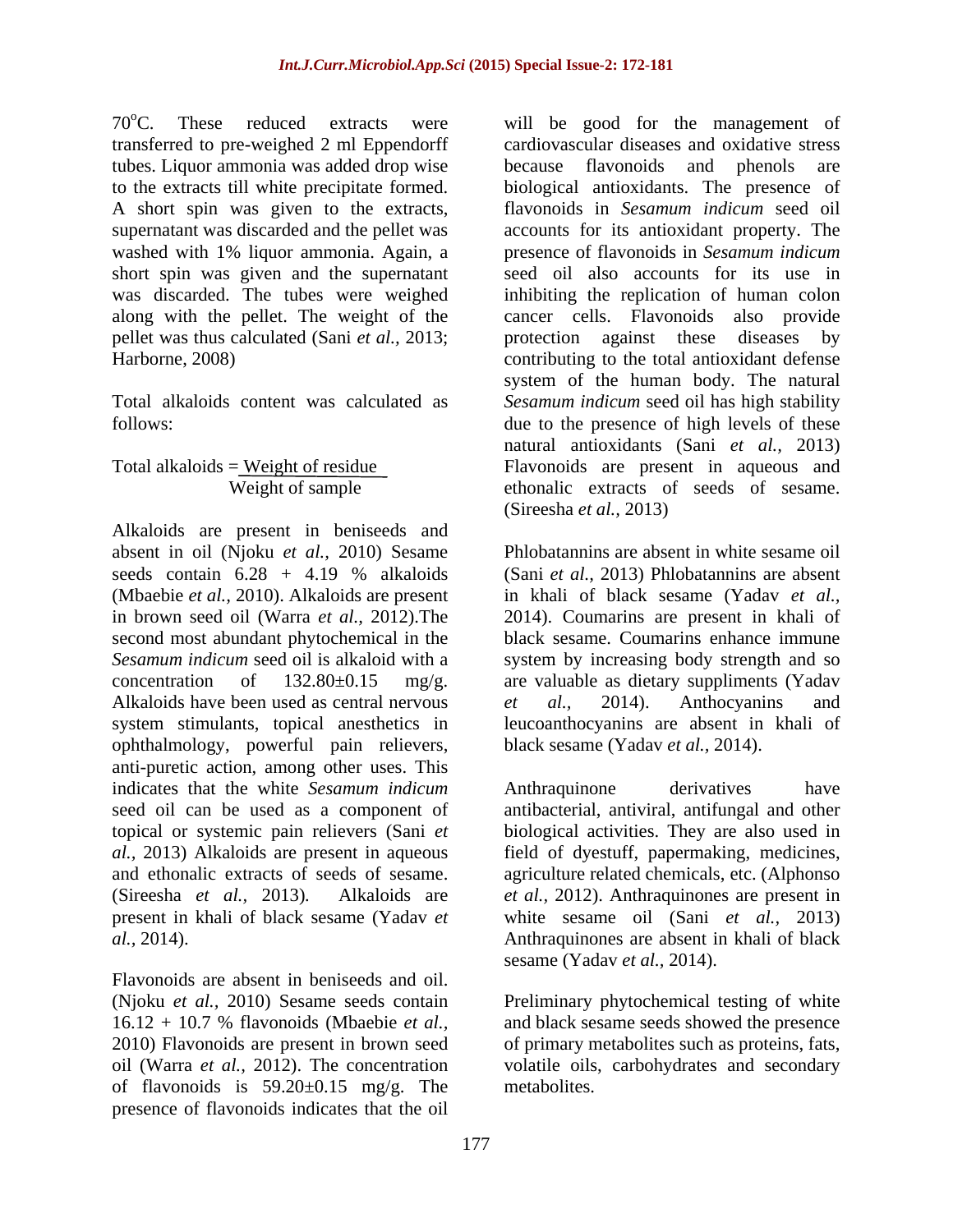| No Compound                                             |     | <b>Black Sesame</b>                                                                                                     |                |               | <b>White Sesame</b> |     |            |
|---------------------------------------------------------|-----|-------------------------------------------------------------------------------------------------------------------------|----------------|---------------|---------------------|-----|------------|
|                                                         |     | $M_{\rm E}$ $M_{\rm E}$ $M_{\rm E}$ $M_{\rm R}$ $M_{\rm E}$ $M_{\rm E}$ $M_{\rm E}$ $M_{\rm E}$ $M_{\rm R}$ $M_{\rm E}$ |                |               |                     |     |            |
| 1.<br>Starch                                            |     |                                                                                                                         |                |               |                     |     |            |
| 2. Mucilage                                             |     |                                                                                                                         |                |               |                     |     |            |
|                                                         |     |                                                                                                                         |                |               |                     |     | $\sim$     |
| 3. Proteins                                             | $+$ | $+$                                                                                                                     | $+$            | $+$           | $+$                 | $+$ | $+$        |
|                                                         |     |                                                                                                                         |                |               |                     |     |            |
| 4. Fats/FixedOils                                       |     |                                                                                                                         |                | $+$           | $+$                 | $+$ | $+$        |
|                                                         |     |                                                                                                                         |                |               |                     |     |            |
| 5. Volatile oils                                        | $+$ | $+$                                                                                                                     | $+$            | $+$           | $+$                 | $+$ | $+$        |
| 6.<br>Alkaloids                                         |     |                                                                                                                         |                |               | $+$                 |     | $+$        |
|                                                         |     |                                                                                                                         |                |               |                     |     |            |
|                                                         |     |                                                                                                                         |                |               | $+$                 |     | $+$        |
|                                                         | $+$ |                                                                                                                         |                |               | $+$                 |     | $+$        |
|                                                         |     |                                                                                                                         |                | $+$           | $+$                 |     |            |
| 7. Tannins                                              |     |                                                                                                                         |                |               |                     |     |            |
|                                                         |     |                                                                                                                         |                |               |                     |     |            |
| 8. Carbohydrates                                        |     |                                                                                                                         | $+$            | $+$           | $+$                 |     | $\sim$     |
| Amino acids                                             |     |                                                                                                                         |                |               |                     |     |            |
| 9. Amino ac                                             |     |                                                                                                                         |                |               |                     |     |            |
|                                                         |     |                                                                                                                         |                |               |                     |     |            |
|                                                         |     |                                                                                                                         |                |               |                     |     |            |
| Flavonoids<br>11.                                       |     |                                                                                                                         |                |               |                     |     |            |
|                                                         |     |                                                                                                                         |                |               |                     |     |            |
|                                                         |     |                                                                                                                         |                |               |                     |     |            |
|                                                         |     | $+$                                                                                                                     | $+$            | $+$           | $+$                 | $+$ | $+$        |
|                                                         | $+$ |                                                                                                                         |                |               |                     |     |            |
| 12. Saponnins                                           |     |                                                                                                                         |                |               |                     |     |            |
| 13. Anthraquinone                                       |     |                                                                                                                         |                |               |                     |     |            |
|                                                         |     |                                                                                                                         |                |               |                     |     |            |
| 14. Phlobatannin                                        |     |                                                                                                                         |                | $+$           |                     | $+$ |            |
| 15. Anthocyanin                                         |     |                                                                                                                         |                |               |                     |     |            |
|                                                         |     |                                                                                                                         |                |               |                     |     |            |
|                                                         |     |                                                                                                                         |                | $+$           | $+$                 | $+$ | $+$        |
|                                                         |     |                                                                                                                         |                |               |                     |     | $\sim$     |
| 16. Coumarins<br>17. Terpenoid<br>18. Cardiac glycoside |     |                                                                                                                         | $\sim$ $ \sim$ | $\sim$ $\sim$ | $\sim$              |     | $\sim$ $-$ |
|                                                         |     |                                                                                                                         |                | $\sim$ $\sim$ |                     |     |            |
|                                                         | $+$ |                                                                                                                         |                |               |                     |     |            |
|                                                         |     |                                                                                                                         |                |               |                     |     |            |
| 19. Emodin<br>20. Glycosides<br>21. Phenols             |     |                                                                                                                         |                |               |                     |     |            |
|                                                         |     |                                                                                                                         |                |               |                     |     |            |
|                                                         |     |                                                                                                                         |                |               |                     |     |            |
| 22. Leucoanthocyanin<br>23. Resin                       |     |                                                                                                                         |                |               | $+$                 |     |            |
|                                                         |     |                                                                                                                         |                |               |                     |     |            |
| 24. Reducing sugar                                      |     |                                                                                                                         |                |               |                     |     |            |
|                                                         |     |                                                                                                                         |                |               |                     |     |            |

# **Table.1** Qualitative phytochemical analysis of extracts of white and black sesame seeds

ME: Methanol Extract; WE: Water Extract; MR: Methanol Residue; CR: Chloroform Residue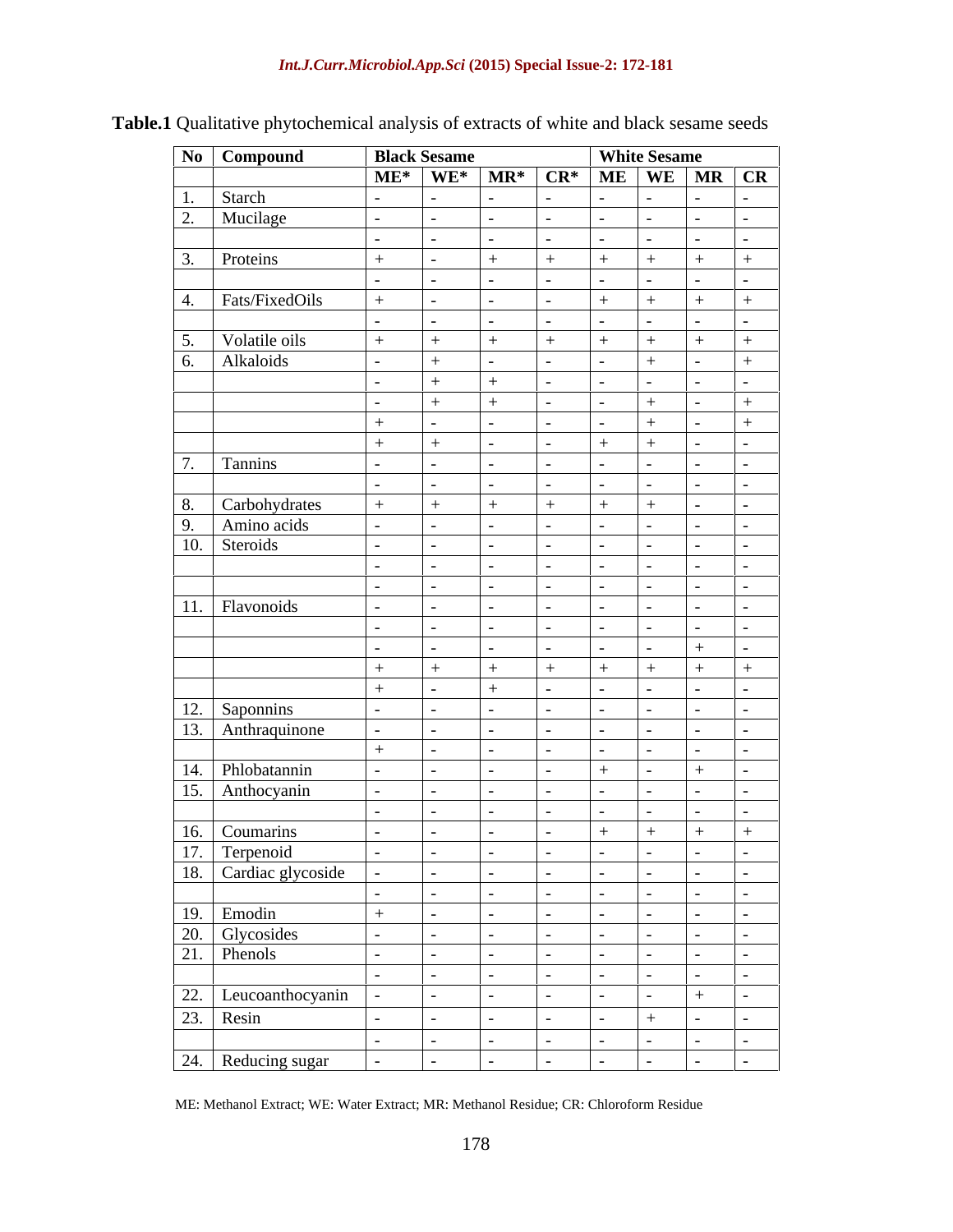| <b>Table.2</b> Determination of total alkaloid content of white and black sesame seeds by non – |
|-------------------------------------------------------------------------------------------------|
| trophotometric method:<br>×не                                                                   |

| Name of Residue |      | Sample | <b>Total Alkaloids</b> |
|-----------------|------|--------|------------------------|
| <b>Sample</b>   | (mg) | (gm)   | $\log \frac{m}{m}$     |
| <b>Black</b>    |      |        | $\overline{1}$         |
| Sesame          |      |        |                        |
| White           | 113  |        | 56.5                   |
| Sesame          |      |        |                        |



in black sesame seeds. The in white sesame seeds. The extracts were in sequence of extracts were in sequence of ME, WE, MR, CR. ME showed | ME, WE, MR, CR. WE and CR the presence of alkaloids.

ME, WE, MR, CR. WE and CR showed the presence of alkaloids.



in black sesame seeds. The white sesame seeds. The extracts extracts were in sequence of were in sequence of ME, WE, ME, WE, MR, CR. ME and WE | MR, CR. ME and WE showed | showed the presence of the presence of alkaloids. alkaloids.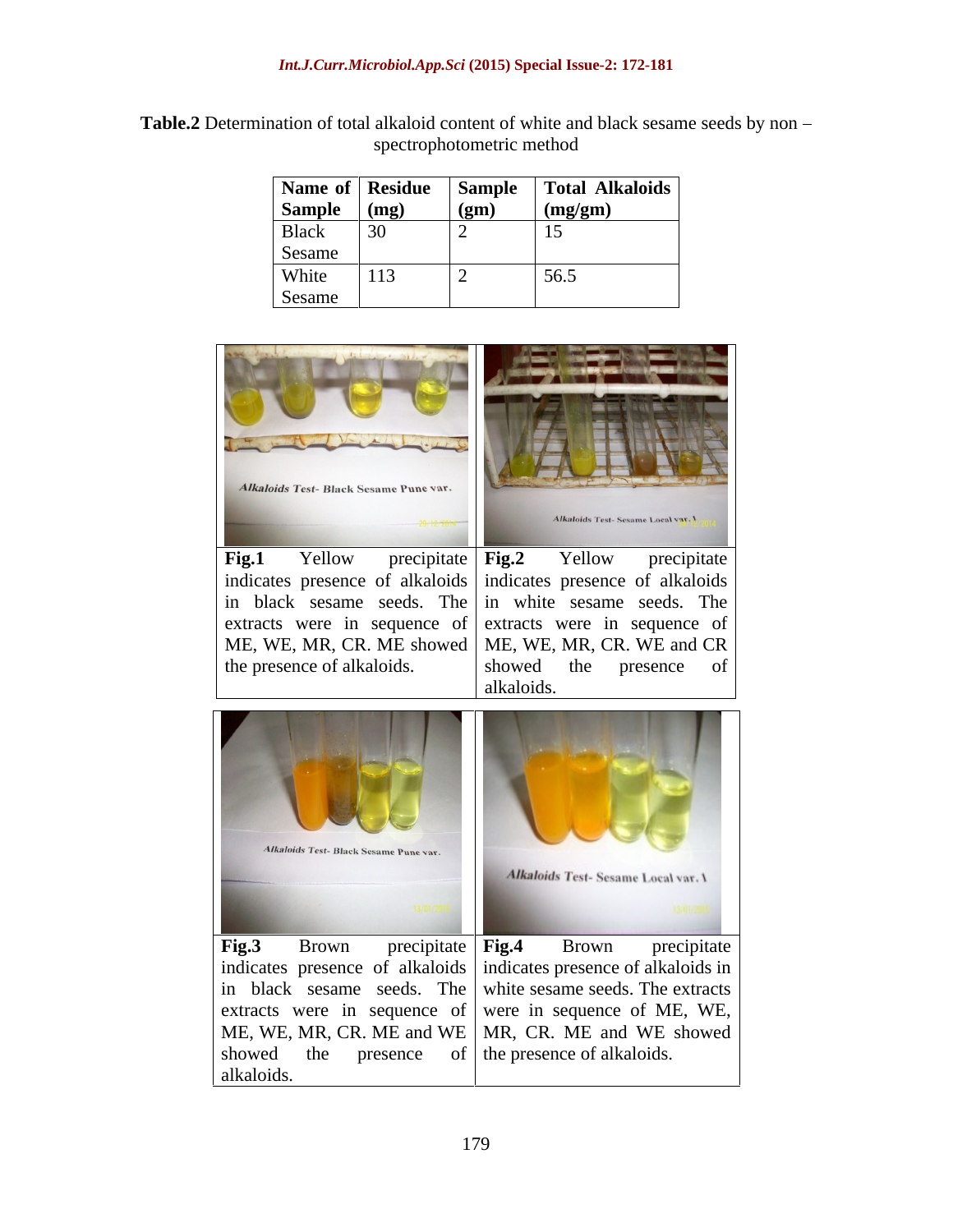Besides these metabolites the white sesame showed presence of phlobatannins, Springer. Pp. 203–214. anthraquinones and emodins. Total alkaloids were found to be more in white sesame as Sesamum indicum. Phytochemistry, compared to black sesame. 58(8): 1225–1228

The profile of the bioactive compounds of a sesame seeds (Sesamum indicum L) plant indicates its medicinal value. and its products. 2. Effect of roasting Antioxidant and antimicrobial properties of various plant extracts is of great interest because of their use as natural additives and replacement of synthetic ones. Preliminary qualitative tests can be of help in detection  $8(1): 11-17$ . of such bioactive principles, leading to Mbaebie, B., Omosun, G., Uti, A., Oyedemi, discovery of new drugs. Thus, S. 2010. Chemical composition of phytochemical screening of medicinal plants is very important (Alphonso and Saraf, 2012). physicochemical properties of the seed

- Alphonso, Priya and Saraf, Aparna. 2012. secondary metabolites of medicinally (Roxb.) DC using HPTLC. *Asian Pac.*
- Anilkumar, K., Pal, A., Khanum, F., Bawa, *indicum* L.) Seeds - An Overview. *Prod.*, 2(4): 11–19.
- Furumoto, T., Iwata, M., Feroj Hasan, A.F., Fukui, H. 2003. Anthrasesamones
- 
- 

techniques of plant analysis,  $3<sup>rd</sup>$  edn. rd edn. Springer. Pp. 203–214.

- coumarins, leucoanthocyanins. Black sesame seeds showed presence of S., Fukui, H. 2001. Hydroxysesamone Hasan, A.F., Furumoto, T., Begum, and 2,3-epoxysesamone from roots of *Sesamum indicum. Phytochemistry,* 58(8): 1225 1228
	- Hasan, M.A. 2013. Studies on Egyptian sesame seeds (*Sesamum indicum* L) conditions on peroxide value, free acidity, iodine value and antioxidant activity of sesame seeds (*Sesamum indicum* L*.*). *World J. Dairy Food Sci.,*  $8(1): 11-17.$
	- *Sesamum indicum* L. (Sesame) grown in Southeastern Nigeria and the oil. *Seed Sci. Biotechnol.,*
- **References** Morris, J.B. 2002. Food, industrial, Chemical profile studies on the from: trends in new crops and new important plant Zanthoxylum rhetsa Morris, J.B. 2002. Food, industrial, nutraceutical, and pharmaceutical uses of sesame genetic resources. Reprinted from: trends in new crops and new uses. J. Janick and A. Whipkey (Eds.). ASHS Press, Alexandria, VA. Pp. 153 156.
	- *J. Trop. Biomed.,* S1293–S1298. (*Njoku, O.U., Boniface, J.A.E., Obitte, N.C.,* A. 2010. Nutritional, Medicinal and Industrial Uses of Sesame (*Sesamum*  beniseed oil. *Int. J. Appl. Res. Natural* Odimegwu, D.C., Ogbu, H.I. 2010. Some nutriceutical potential of *Prod.,* 2(4): 11–19.
	- Agriculturae Conspectus Scientificus. Patil, G.G., Mali, P.Y., Bhadane, V.V. 2008. 75(4): 159 168. Folk remedies used against respiratory disorders in Jalgaon district, Maharashtra. *NPR*, 7(4): 354-358.
- from roots of *Sesamum indicum*. Reshma, M.V., Namitha, L.K., Sundaresan, *Phytochemistry,* 64(4): 863–6. A., Challa, R.K. 2012. Total phenol Furumoto, T., Takeuchi, A., Fukui, H. 2006. content, antioxidant activities and a-<br>Anthrasesamones D and E glucosidase inhibition of sesame cake from *Sesamum indicum* roots. *Biosci. Biotechnol. Biochem.,* 70(7): 1784–5. doi:10.1111/j.1745-4514.2012.00671. content, antioxidant activities and a glucosidase inhibition of sesame cake extracts. *J. Food Biochem.,*
- Harborne, J.B. 2008. Phytochemical Saha, R., Dinar, A.M., Nabila, K.A., Roy, P. methods – a guide to modern 2014. HPLC analysis and cell surface receptor binding activities of the crude